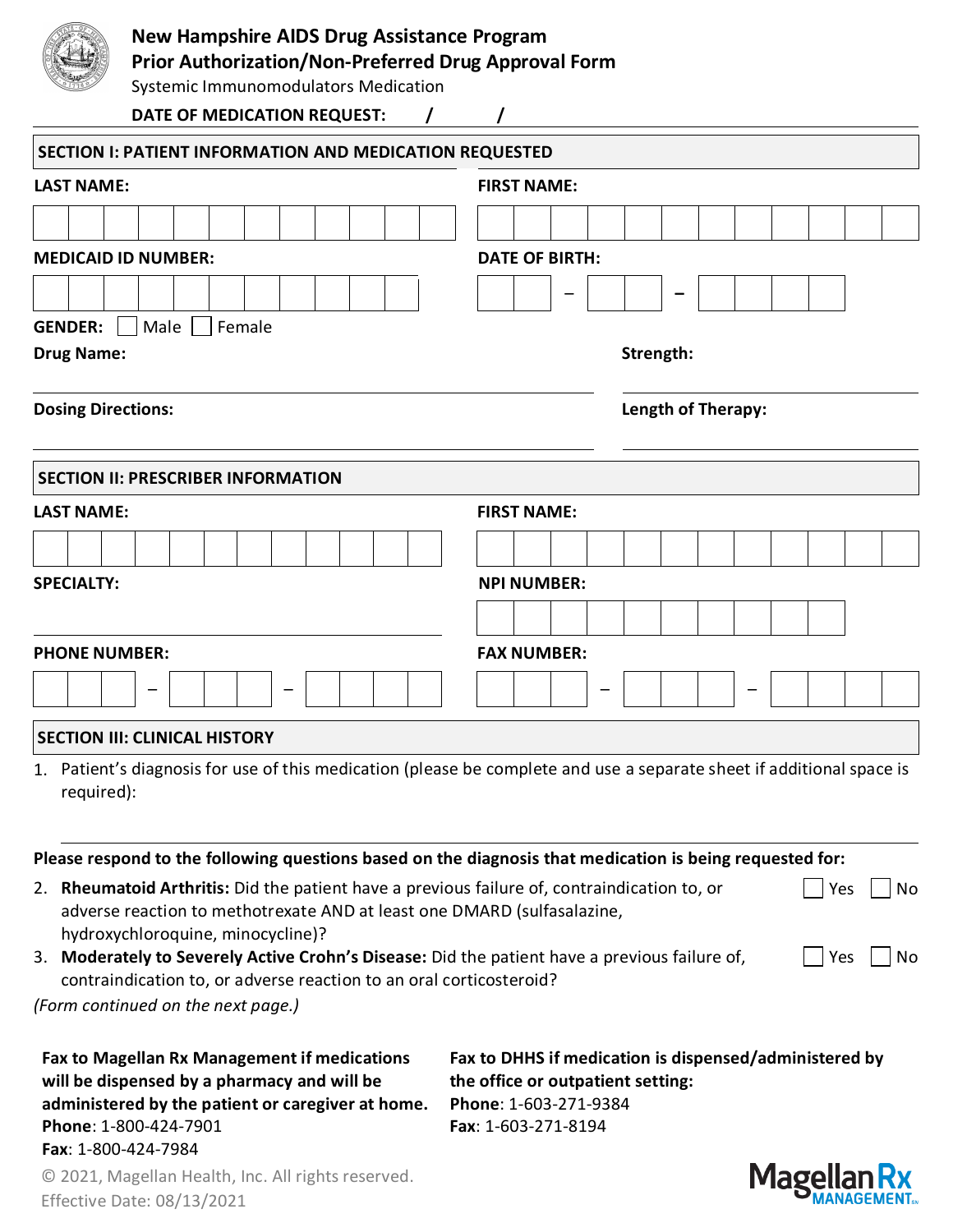

## **New Hampshire AIDS Drug Assistance Program**

**Prior Authorization/Non-Preferred Drug Approval Form**

Systemic Immunomodulators Medication

**DATE OF MEDICATION REQUEST: / /**

| <b>PATIENT LAST NAME:</b>                                                                                                                                         |                                                                                                                                                                                                                                                                |  | <b>PATIENT FIRST NAME:</b> |     |            |    |    |            |    |  |
|-------------------------------------------------------------------------------------------------------------------------------------------------------------------|----------------------------------------------------------------------------------------------------------------------------------------------------------------------------------------------------------------------------------------------------------------|--|----------------------------|-----|------------|----|----|------------|----|--|
|                                                                                                                                                                   |                                                                                                                                                                                                                                                                |  |                            |     |            |    |    |            |    |  |
|                                                                                                                                                                   | <b>SECTION III: CLINICAL HISTORY (CONTINUED)</b>                                                                                                                                                                                                               |  |                            |     |            |    |    |            |    |  |
|                                                                                                                                                                   | 4. Moderately to Severely Active Ulcerative Colitis: Did the patient have a previous failure of,<br>contraindication to, or adverse reaction to an oral/rectal aminosalicylate AND oral<br>corticosteroid AND azathioprine or mercaptopurine for three months? |  |                            |     |            |    |    | Yes        | No |  |
| 5. Severe Chronic Plaque Psoriasis: Did the patient have a previous failure of, contraindication to,<br>or adverse reaction to a topical psoriasis agent?         |                                                                                                                                                                                                                                                                |  |                            |     | <b>Yes</b> | No |    |            |    |  |
|                                                                                                                                                                   | 6. Ankylosing Spondylitis: Did the patient have a previous failure, contraindication to, or adverse<br>Yes<br>reaction to an NSAID?                                                                                                                            |  |                            |     |            |    | No |            |    |  |
| 7. Psoriatic Arthritis or Juvenile Idiopathic Arthritis: Did the patient have a previous failure of,<br>contraindication to, or adverse reaction to methotrexate? |                                                                                                                                                                                                                                                                |  |                            | Yes | No         |    |    |            |    |  |
| Does the patient have a diagnosis of moderate to severe heart failure?<br>8.                                                                                      |                                                                                                                                                                                                                                                                |  |                            | Yes | No         |    |    |            |    |  |
|                                                                                                                                                                   | 9. For Cosentyx <sup>®</sup> only: Does the patient have a diagnosis of irritable bowel syndrome?                                                                                                                                                              |  |                            |     |            |    |    | <b>Yes</b> | No |  |
|                                                                                                                                                                   | 10. Is the patient pregnant?                                                                                                                                                                                                                                   |  |                            |     |            |    |    | <b>Yes</b> | No |  |
|                                                                                                                                                                   | 11. Is the patient currently on another systemic immunomodulator?                                                                                                                                                                                              |  |                            |     |            |    |    | Yes        | No |  |
|                                                                                                                                                                   | a. If yes, list medication:                                                                                                                                                                                                                                    |  |                            |     |            |    |    |            |    |  |

Please provide any additional information that would help in the decision-making process. **If additional space is needed, please use a separate sheet.**

*(Form continued on the next page.)*

**Fax to Magellan Rx Management if medications will be dispensed by a pharmacy and will be administered by the patient or caregiver at home. Phone**: 1-800-424-7901 **Fax**: 1-800-424-7984

**Fax to DHHS if medication is dispensed/administered by the office or outpatient setting: Phone**: 1-603-271-9384 **Fax**: 1-603-271-8194



© 2021, Magellan Health, Inc. All rights reserved. Effective Date: 08/13/2021